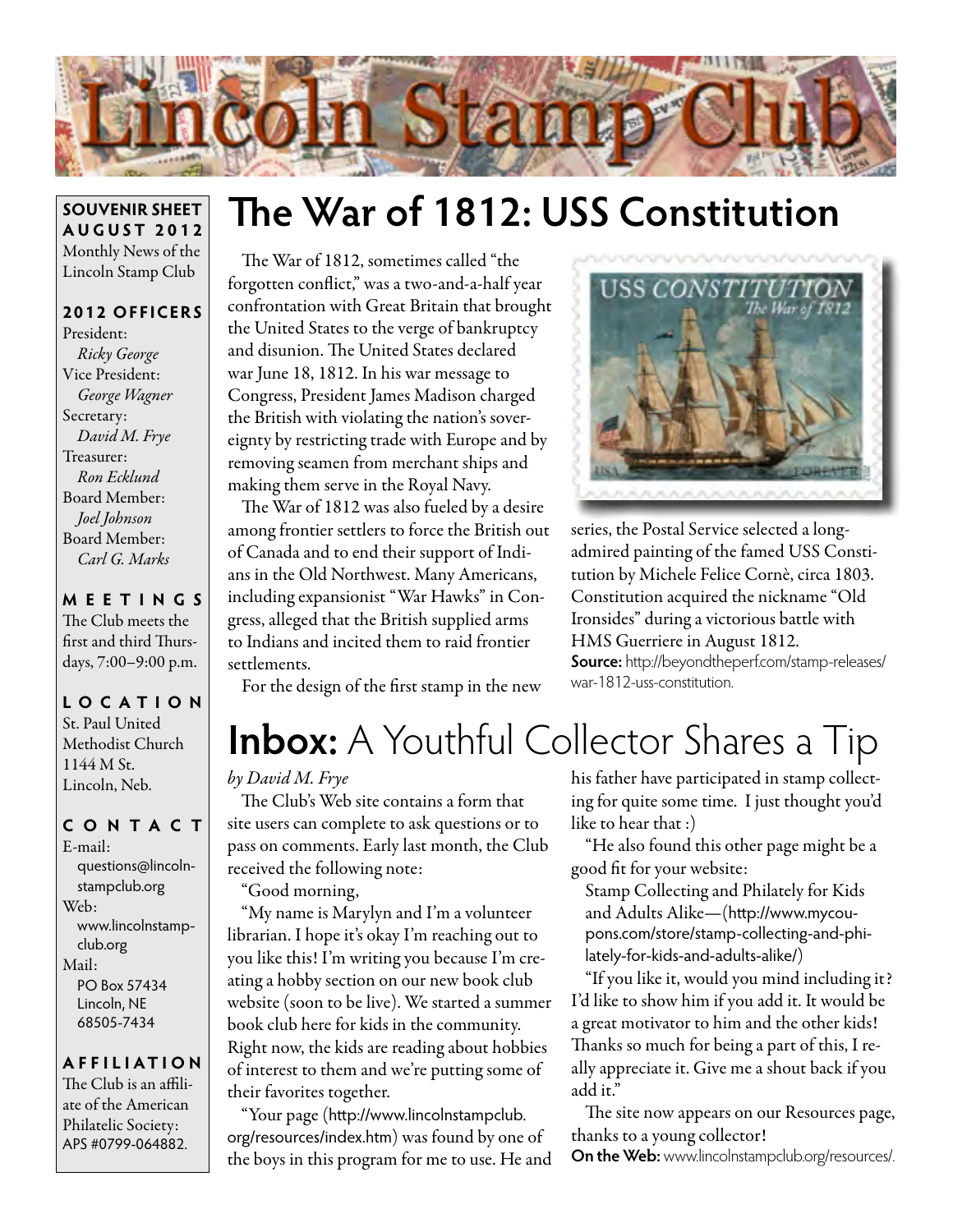#### p. 2 • **Souvenir Sheet** • Lincoln Stamp Club

August Exchange The Club offers the following items at its monthly exchange. Paym The Club offers the following items at its monthly exchange. Payments

| Lot $#$      | Description                                                  | Catalogue | Open    | <b>Final</b> | <b>Name</b> |
|--------------|--------------------------------------------------------------|-----------|---------|--------------|-------------|
| $\bullet$ 02 | U.S. #214-F-NH, W/Tab-H                                      | \$200.00  | \$60.00 |              |             |
| $\bullet$ 03 | U.S. #219D-F-VF, HR                                          | \$200.00  | \$60.00 |              |             |
| $\bullet$ 04 | U.S. #488—Line Pr., F-VF, NH; Nice & Fresh                   | \$65.00   | \$29.00 |              |             |
| $\bullet$ 06 | U.S. #C7-F-VF, LH                                            | \$2.40    | \$1.50  |              |             |
| $\bullet$ 07 | U.S. $\#C8$ -F-VF, LH                                        | \$4.15    | \$2.25  |              |             |
| $\bullet$ 08 | U.S. #C9-VF, MNH                                             | \$18.50   | \$7.50  |              |             |
| $\bullet$ 11 | U.S. $\#C21$ —Used, F                                        | \$1.80    | \$0.75  |              |             |
| $\bullet$ 12 | U.S. #C23—F-FV, Used, with Plate # and "Top" Tab             | \$0.25    | \$0.15  |              |             |
| $\bullet$ 14 | U.S. #C38-F-VF, NH                                           | \$0.25    | \$0.10  |              |             |
| $\bullet$ 15 | U.S. #Q5-MH, w/Straight Edge, Pencil Note on Back            | \$27.50   | \$9.00  |              |             |
| $\bullet$ 16 | U.S. #Q5-F-VF with VLH; Nice & Fresh                         | \$27.50   | \$11.00 |              |             |
| $\bullet$ 17 | U.S. #PS 69-World Stamp Expo '89 Souvenir Card;              | \$10.00   | \$2.00  |              |             |
|              | Small Corner Bend                                            |           |         |              |             |
| $\bullet$ 18 | U.S. #U349-10/2/1893; Clipped Corner                         | \$4.00    | \$0.40  |              |             |
| $\bullet$ 19 | U.S. #U349-Entire w/two #233; Registered, Fwd. Stamps \$3.00 |           | \$1.00  |              |             |
| $\bullet$ 20 | U.S. #U350-Cover to Amsterdam, Netherlands;                  | $$14.00+$ | \$12.50 |              |             |
|              | Amsterdam Backstamp                                          |           |         |              |             |

The following donated lots benefit the Club's programs and activities. Thanks for your generous offers!

| $\bullet$ 21 | U.S.—Lot of thirteen $25¢$ commemoratives—MNH                 |                          | No Min. |  |
|--------------|---------------------------------------------------------------|--------------------------|---------|--|
| $\bullet$ 22 | Standard Handbook of Stamp Collecting, Richard McP. Cabeen -  |                          | No Min. |  |
| $\bullet$ 23 | Lot of <i>The Duck Report</i> , 14 Assorted Issues, 1990–1998 | $\overline{\phantom{m}}$ | No Min. |  |
| $\bullet$ 26 | Cover Album (20 Three-pocket Pages)                           |                          | No Min. |  |

## Expression of Thanks

One of the items that the Club received as a donation from the family of Tom R. Bleeker, a former member of the Lincoln Stamp Club, was a copy in pristine condition of *Poststempel Catalogus Nederlands–Indië 1864–1942* by P. Storm van Leeuwen.

The Club, at its June business meeting, voted

unanimously to donate the book, in memory of Tom R. Bleeker, to the American Philatelic Research Library.

Tara Murray, Director of Information Services and Librarian, wrote to the Club, saying:

"Thank you for your donation … to the APRL …. Acknowledgement of your donation will appear in *The Philatelic Literature Review*. We appreciate your generosity and continued support of the APRL."

In some e-mail correspondence leading up to the donation, she noted that the only other copy held by the consortium of philatelic libraries in which the APRL participates was in London, England. So this donation

will be particularly helpful.

The Club is grateful for the generosity of Tom R. Bleeker's family, especially Kathy Willey, and is appreciative of the APRL's service to make philatelic literature available to the wider community through its many services. **On the Web:** www.stamplibrary.org.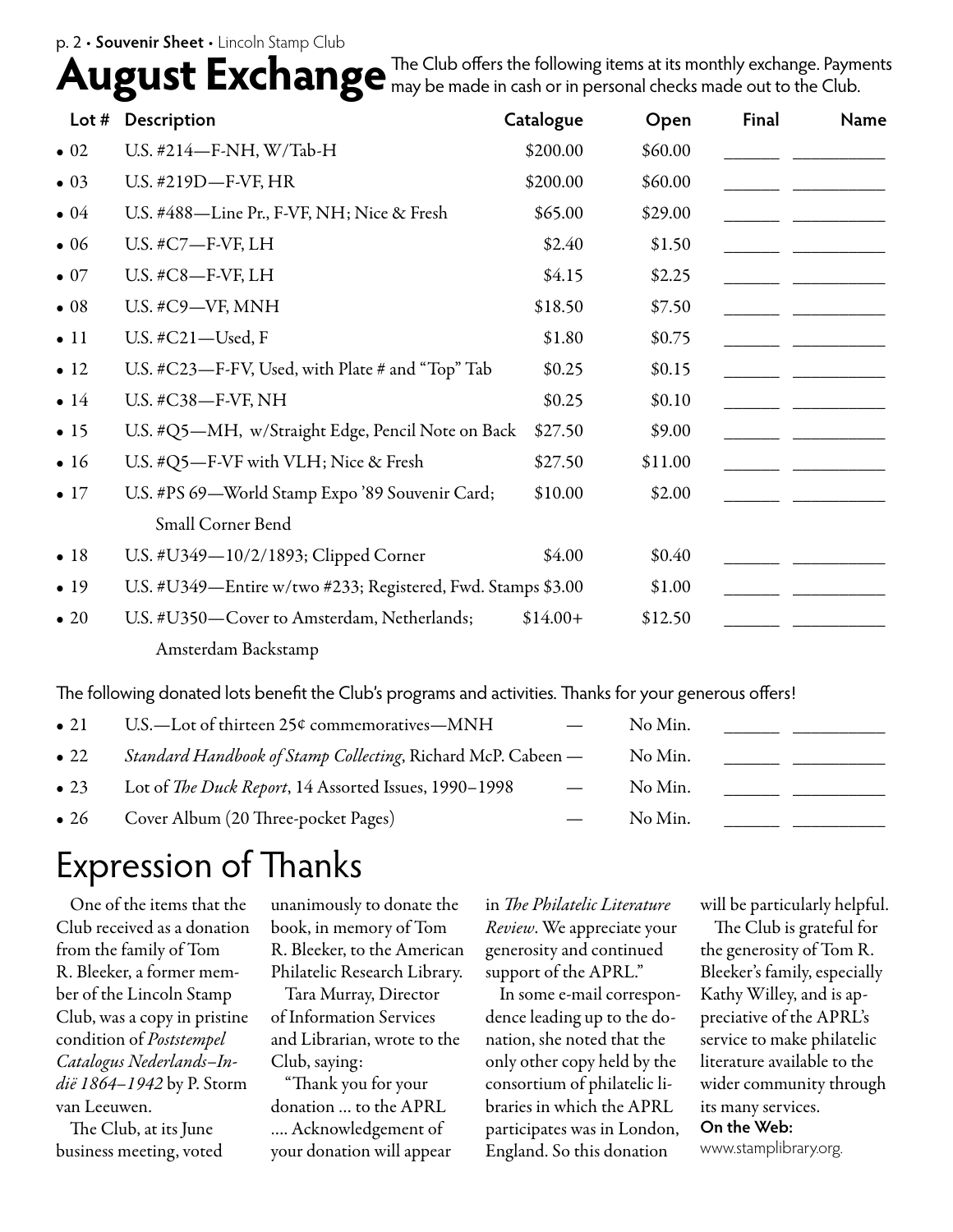|                                                                                                           | Members' Exhibit Entry Form<br>LINPEX 2013                                                                                                    | Feb. 23-24, 2013 • GuestHouse Inn, Suites, and Conference Center, Lincoln, Neb.<br>LINPEX 2013: Prospectus for Member-Exhibitors                                                                                                                                                                                                                                                                                                                                                                                                                                                           |
|-----------------------------------------------------------------------------------------------------------|-----------------------------------------------------------------------------------------------------------------------------------------------|--------------------------------------------------------------------------------------------------------------------------------------------------------------------------------------------------------------------------------------------------------------------------------------------------------------------------------------------------------------------------------------------------------------------------------------------------------------------------------------------------------------------------------------------------------------------------------------------|
|                                                                                                           | This space reserved for use by the Exhibits Committee.                                                                                        | a<br>LINPEX 2013 offers members of the Lincoln Stamp Club the opportunity to exhibit, free of charge, in<br>non-competitive environment. Each entry must be the bona fide property of the exhibitor.                                                                                                                                                                                                                                                                                                                                                                                       |
| EXHIBIT NUMBER<br>RETURNED BY<br>MOUNTED BY                                                               | $\overline{c}$<br>Ë<br>RETURN DA<br>FRAMES                                                                                                    | prospectus are posted at<br>www.lincolnstampclub.org/linpex. The maximum number of frames per exhibit, without receiving<br>An exhibitor may enter more than one exhibit, provided a separate entry form is submitted for each<br>permission from the Exhibits Committee, is two (2). If your exhibit will require more than two frames,<br>contact David Frye, Exhibits Coordinator, to inquire about a waiver of the limit on exhibit size. You can<br>entry. Photocopies of the entry form are acceptable. The form and<br>reach him at questions@lincolnstampclub.org or 402.797.7207. |
| EXHIBITOR'S NAME<br><b>EXHIBIT TITLE</b>                                                                  |                                                                                                                                               | Each frame will hold sixteen (16) 8½" x 11" pages without overlap. Enclose each page in a transparent<br>sheet protector. Number pages progressively on the back of each page. You may use of oversized pages,<br>such as 11" x 17" pages, but the Exhibits Coordinator must approve their use.                                                                                                                                                                                                                                                                                            |
| <b>BRIEF DESCRIPTION</b>                                                                                  |                                                                                                                                               | forms and payments must be received by Thursday, Jan. 31, 2013. It is helpful to keep a copy for<br>You may mail or give entry forms and postage/insurance payments to the Exhibits Coordinator. Entry<br>The entry fees for LINPEX 2013 for our members'-only exhibition are set at \$0.00. If you ship your<br>exhibit, you will need to pay postage and insurance for each shipment.<br>yourself.                                                                                                                                                                                       |
| Do you wish your name to appear in the program? Yes<br>$\frac{1}{2}$<br>Are you are junior exhibitor? Yes | If yes, state your age.<br>ž                                                                                                                  | Lincoln, NE 68505-7434.<br>Mail Exhibits to:<br>Attn: David Frye<br>P.O. Box 57434<br>LINPEX 2013                                                                                                                                                                                                                                                                                                                                                                                                                                                                                          |
| pages and will require<br>This exhibit consists of                                                        | frames (16 pages per frame).                                                                                                                  | Exhibits sent by United States Postal Service should be mailed to arrive Feb. 18-20, 2013.                                                                                                                                                                                                                                                                                                                                                                                                                                                                                                 |
| Return Instructions<br>Will pick up personally                                                            | \$0.00<br>$\bullet$<br>Postage<br>Exhibit Entry Fee                                                                                           | The Exhibits Committee will accept personally delivered exhibits at GuestHouse Inn, Suites, and<br>your<br>Conference Center between 6:00 p.m. and 7:00 p.m. on Friday, Feb. 22, 2013. You may pick up<br>exhibits after the exhibit floor is cleared of all visitors following the conclusion of LINPEX 2013.                                                                                                                                                                                                                                                                             |
| ↔<br>Send by Express Mail<br>Send by Priority Mail<br>Insure for                                          | $\Theta$<br>↮<br>Return Postage with insurance<br>Total Enclosed                                                                              | LINCOIN<br>Any exhibitor who does not pick up his or her exhibit in person (or have his or her agent do so) must<br>include prepayment for the return of the entry. Provide instructions for return on the entry form. Please<br>note that the Lincoln Stamp Club can neither accept nor return exhibits sent by United Parcel Service,<br>FedEx, or any shipping service other than the USPS.                                                                                                                                                                                             |
| Mailing address                                                                                           | in the memo field.<br>Mail entry form and check to:<br>Make check payable to:<br>and place LINPEX 2013<br>Lincoln Stamp Club<br>David M. Frye | Stamp<br>CIUD<br>Exhibit owners must provide their own insurance. All reasonable care will be taken to assure the safety<br>of exhibits. No responsibility for any loss or damage, however, may be attached to the LINPEX 2013<br>Planning Committee, the Lincoln Stamp Club, or GuestHouse Inn, Suites, and Conference Center,<br>including officers, members, or employees.                                                                                                                                                                                                              |
|                                                                                                           | Denton, NE 68339-3332.<br>5600 SW 80th Court                                                                                                  | More experienced Club members will be available to offer suggestions to members for refining their<br>exhibits, so that if you desire to move on to competitive exhibiting, this event will provide guidance.                                                                                                                                                                                                                                                                                                                                                                              |
| My checkmark indicates I have read the prospectus and agree<br>Signature<br>provisions.<br>Date<br>$\Box$ | the rules and<br>JO<br>$\overline{a}$<br>$\mathbf{c}$<br>E-mail                                                                               | souvenir sneet<br>Please direct questions to David Frye, Exhibits Coordinator, at questions@lincolnstampclub.org or<br>402.797.7207.                                                                                                                                                                                                                                                                                                                                                                                                                                                       |
|                                                                                                           |                                                                                                                                               |                                                                                                                                                                                                                                                                                                                                                                                                                                                                                                                                                                                            |

Lincoln Stamp Club | LINPEX 2013 | www.lincolnstampclub.org/linpex | revised 07.17.2012 Lincoln Stamp Club | LINPEX 2013 | www.lincolnstampclub.org/linpex | revised 07.17.2012